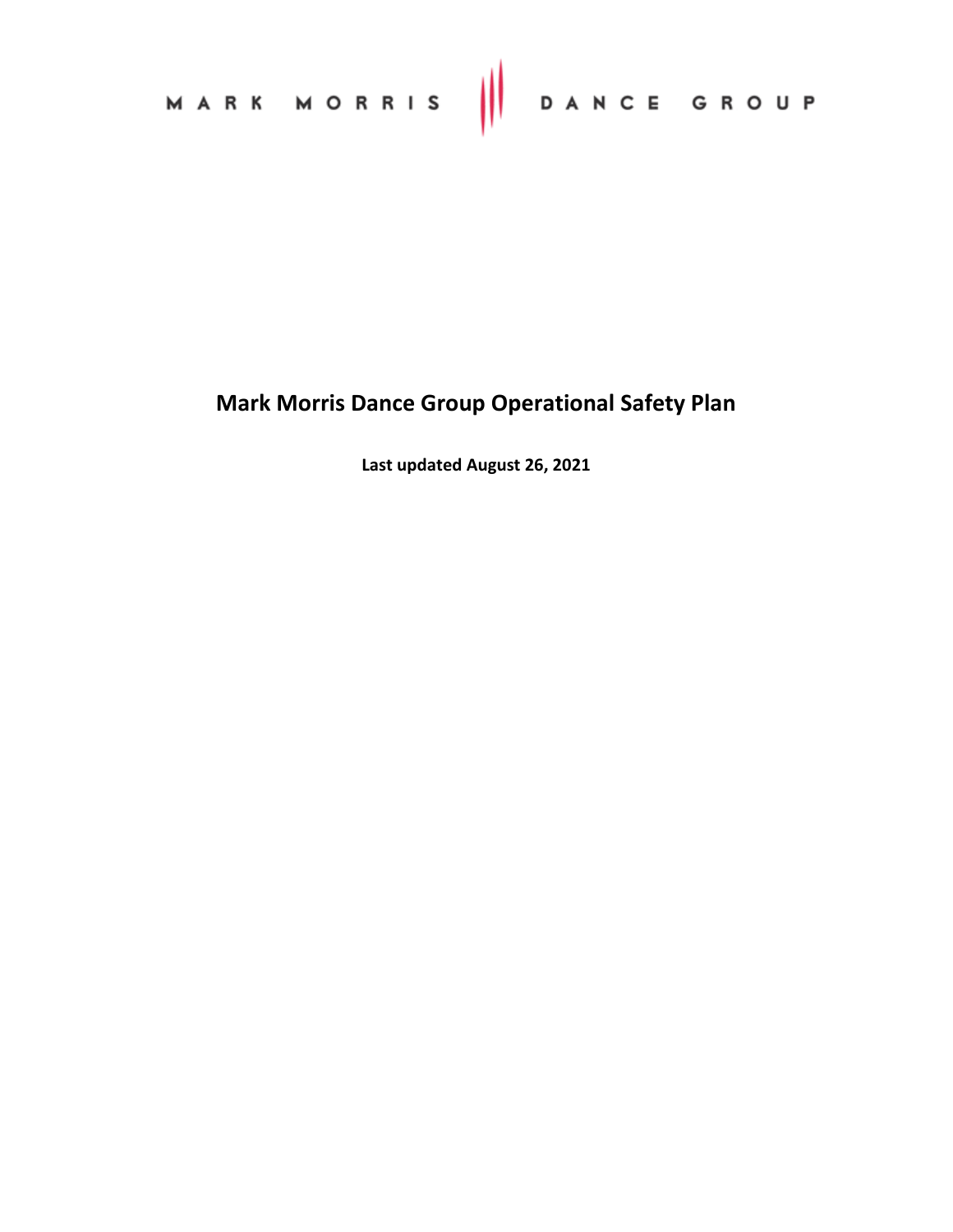#### **TABLE OF CONTENTS**

#### INTRODUCTION

SUMMARY OF STAGED REOPENING PLAN

HEALTH AND SAFETY Vaccination Policy Mask Policy Health Screening Facility Modifications Ventilation & Air Purification Cleaning and Disinfecting Procedures Space Usage Employee Training

RESPONDING TO A SUSPECTED OR CONFIRMED COVID-19 CASE Contact Tracing Returning To The Dance Center If The Dance Center Is Required To Shut Down Temporarily Communications Plan

PATH TO REOPENING Staged Reopening Plan Development and Execution Reopening Plan Guidance from External Agencies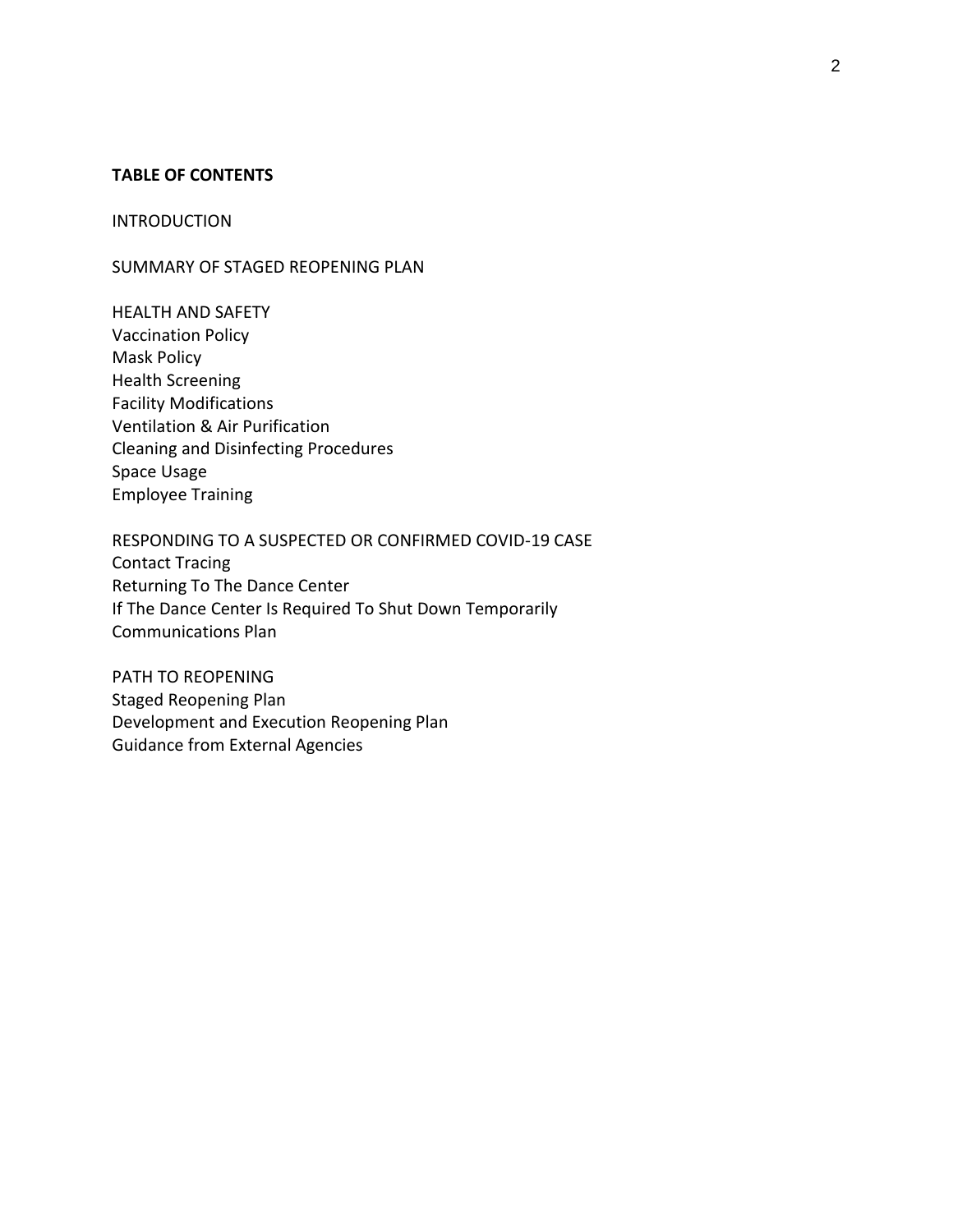#### **INTRODUCTION**

This document serves as Discalced, Inc. / dba Mark Morris Dance Group's (MMDG) New York State mandate[d Business Safety Plan.](https://www.governor.ny.gov/sites/governor.ny.gov/files/atoms/files/NYS_BusinessReopeningSafetyPlanTemplate.pdf) MMDG will make this document available on-site in print and in digital formats. MMDG has reviewed and understands the state issued industry guidelines, and is fully compliant with the directives of the governor's office, as communicated in [NY Forward.](https://forward.ny.gov/)

MMDG has prioritized opening safely rather than quickly. The health and safety of everyone who works from and visits the Dance Center is paramount at every step of the way. All decisions have been informed by federal, state and local rules and recommendations and are grounded in public health, science, and infection control.

MMDG has developed a comprehensive staged reopening plan of the Mark Morris Dance Center, which outlines how we plan to resume operations at the Dance Center while addressing public health concerns prior to welcoming dancers, students, faculty and staff back and prioritizes the mitigation of risk of transmission of the COVID-19 virus.

It is understood that any reopening plan will include some degree of risk. No individual control method is sufficient to eliminate risk, just as no one single entity or person has sole responsibility. Rather, MMDG's goal is to minimize risk by pursuing a multi-layered defense integration strategy with shared responsibilities across staff, faculty, students and our community.

We acknowledge that our response to the pandemic must be dynamic, just as the knowledge we are gathering about the virus is changing and evolving over time. As more information becomes available from the scientific and medical communities about the source, transmission, and treatment of COVID-19, and as federal, state and local entities respond, we expect that our own plans and policies will likewise adapt to these changes. Thus, this plan does not and is not intended to cover every issue that may arise in the context of MMDG's reopening, as we will need to continually adapt to confront issues as they arise. What this plan is intended to do is provide the basic strategies and protocols by which we will operate in the days and months ahead.

We are committed to building trust with our staff, faculty, students, and community members by providing transparency and open communication of our strategies and practices.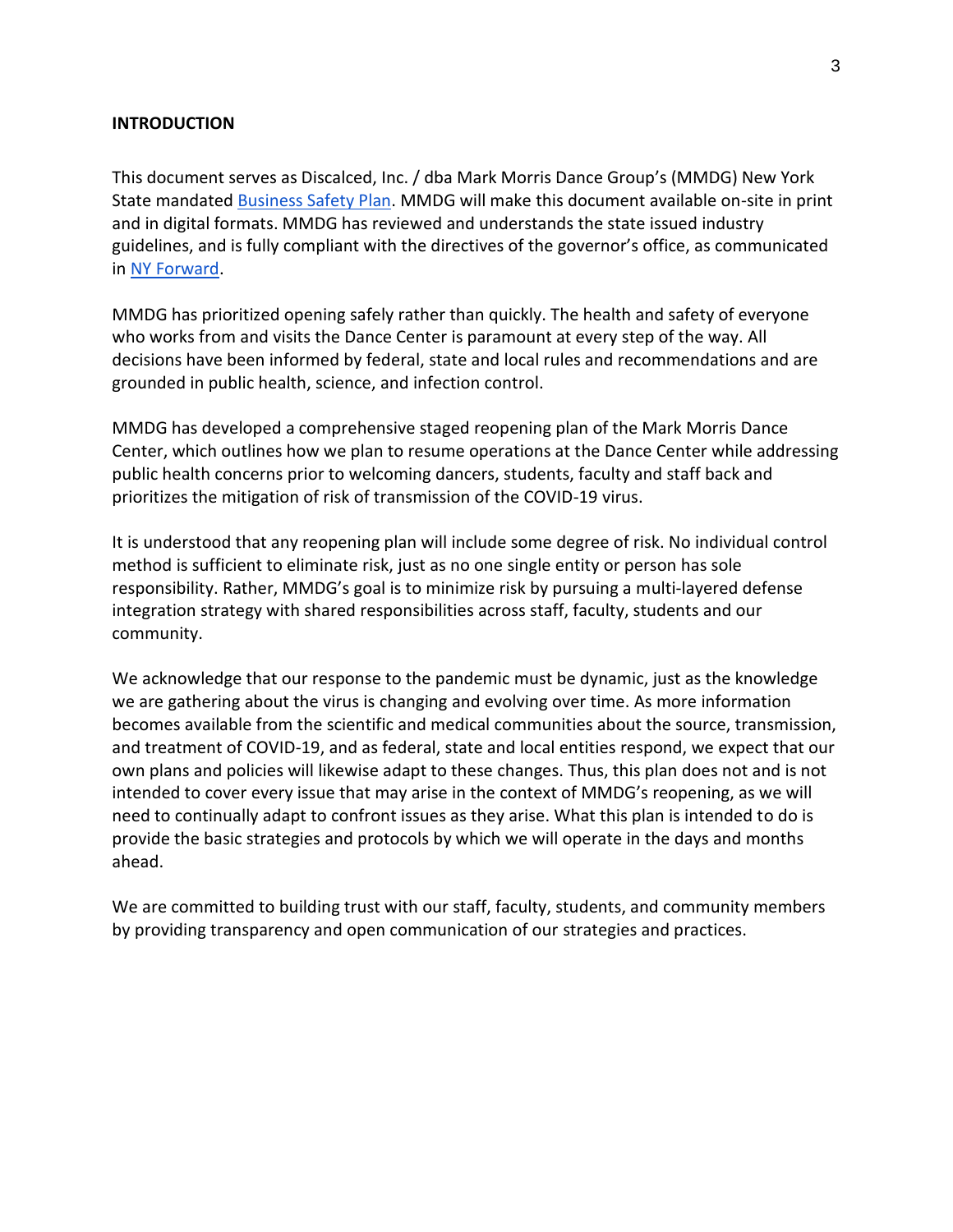#### **SUMMARY OF STAGED REOPENING PLAN**

In accordance with New York State (NYS) and Centers for Disease Control and Prevention (CDC) guidelines and recommendations, the Mark Morris Dance Group will reopen the Dance Center in stages. The decision to reopen and the stages was carefully planned with consideration of the changing infection rate, transmission risks, local mitigation efforts, our ability to effectively and efficiently adopt and implement new policies and protocols, and guidance as provided by various partners in the industry. For details on how federal and state reopening requirements have impacted our plan, visit the Path to Reopening section of this document.

#### **HEALTH AND SAFETY**

It is necessary to create a culture of health, safety, and shared responsibility among staff, dancers, faculty, and community members, who all play an important role in the success of any risk reduction plan. This common understanding is achieved through a combination of information sharing, educational forums, scheduled discussions about new policies, community agreements, and regular health screening. The Reopening Task Force has sought guidance from experts in various fields and will adhere to requirements and consider best practices laid out by the CDC, NYS DOH and other government agencies.

If a visitor or employee observes someone who is non-compliant with MMDG's safety requirements or observes an unsafe condition, they should report their observations and/or feedback to the Site Safety Monitor (a designated member of the Operations, Facility, or program staff, scheduled by day and stationed on the ground floor of the Dance Center) who is responsible for screening all visitors and ensuring compliance with all aspects of this safety plan.

#### **Vaccination Policy**

As of August 16, 2021, in accordance with the "[Key To NYC](https://www1.nyc.gov/site/doh/covid/covid-19-vaccines-keytonyc.page)", proof of vaccination will be required, for all who are eligible (currently ages 12+), to enter the Dance Center, including: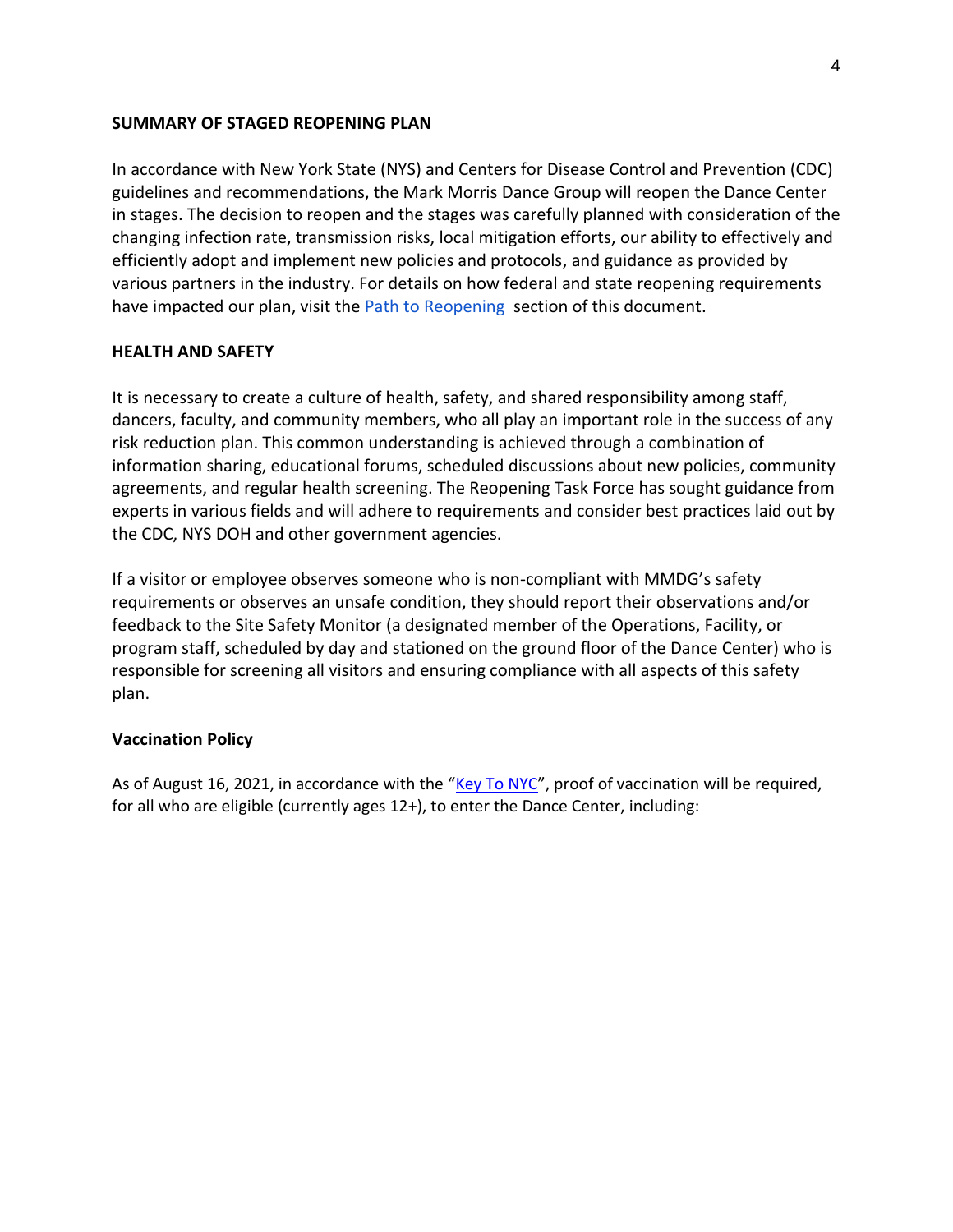- All staff, contractors and faculty.
- Students ages 12 and above.
- Renters, parents and visitors ages 12 and above.

Proof of vaccination may be provided in the following ways:

- Vaccination Card
- NYC COVID Safe Pass
- NYS Excelsior Pass
- Other NYS supported pass

MMDG is in the process of building systems accepting proof of vaccination in advance. Regular Dance Center occupants will be required to upload proof of vaccination in advance using the following systems:

- Children/Teens Active Network upon registration
- Adult Students MindBody upon registration
- Renters MindBody upon registration
- Staff, contractors, faculty HR platform (Ascentis)

Visitors and vendors will be screened upon arrival. Entry will not be permitted without proof of vaccination.

# [How to Request Vaccine Records from NY](https://www1.nyc.gov/site/doh/services/cir-parents-guardians.page)

# **Mask Policy**

Given new evidence on the B.1.617.2 (Delta) variant currently circulating in the United States, **masks remain required in all common/public spaces** and most other situations within the Dance Center. MMDG will continue to follow guidelines and requirements from CDC and NYS and update its mask policy to reflect the evolving situation. Additional details regarding our mask policy can be found below.

- Excluding accommodations for those under the age of two and those unable to medically tolerate such covering, masks are required in any space.
- Renters with fully vaccinated parties may request an accommodation to use a private space (studio, private office) unmasked. Proof of vaccination must be provided for everyone in their party in advance.
- All Dance Center occupants must wear a mask in all common/public spaces, regardless of activity or physical distancing.
	- o Common/public spaces within the Dance Center include:
		- **■** Front Desk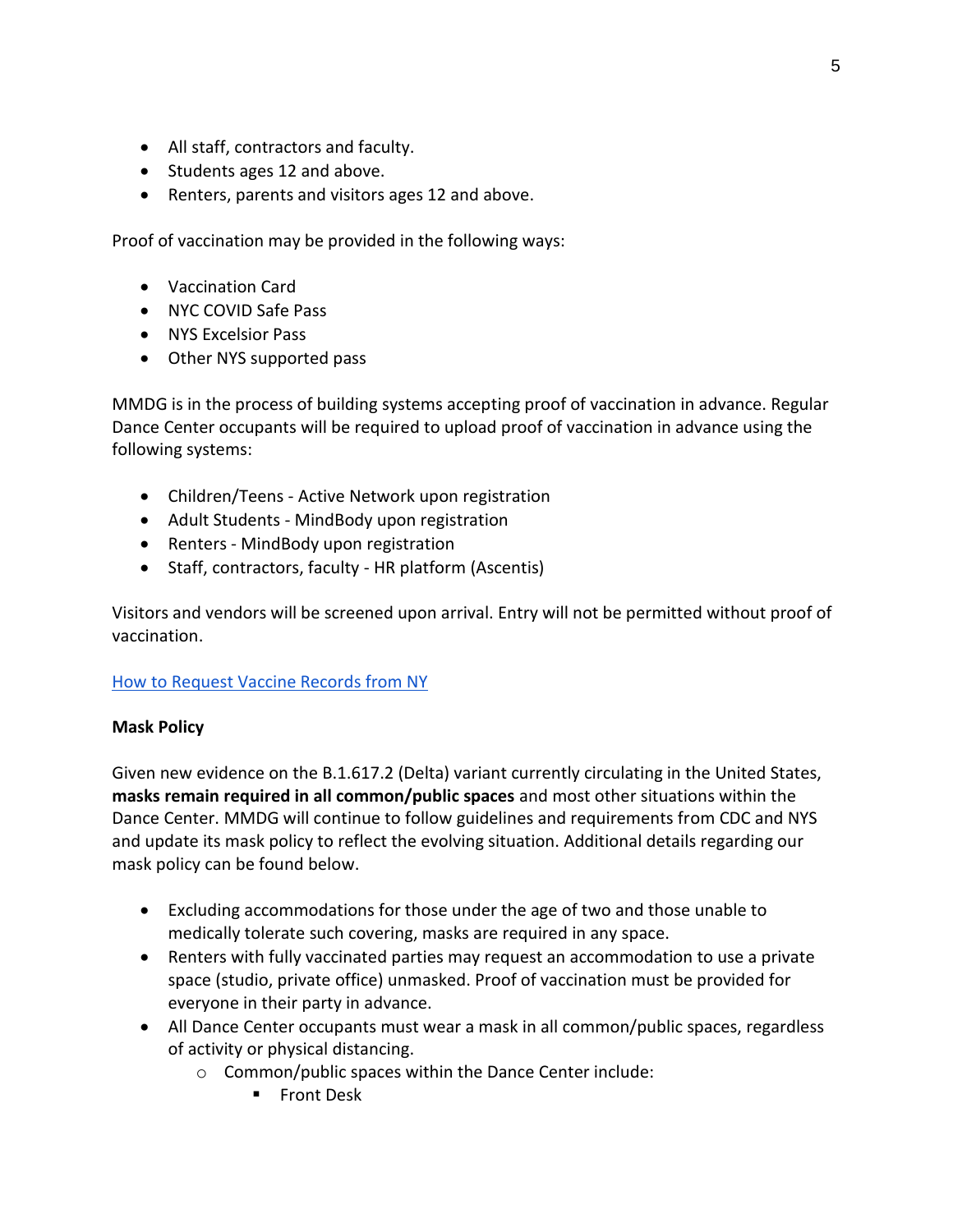- Hallways, stairwells, lobbies, and lounges
- Locker rooms, multi-stall restrooms and changing rooms
- When eating/drinking in areas where masks are required, masks may be removed temporarily as long as everyone is physically distanced a minimum of six feet.
- Masks must fit properly and cover both the nose and mouth. Acceptable masks include cloth and surgical masks. Masks with one-way valves are prohibited. For up-to-date guidance on picking a mask, see the CDC's [Guide to Masks.](https://nam10.safelinks.protection.outlook.com/?url=https%3A%2F%2Fwww.cdc.gov%2Fcoronavirus%2F2019-ncov%2Fprevent-getting-sick%2Fabout-face-coverings.html&data=04%7C01%7CCdumitrescu%40mwe.com%7C70b5521a73e547d540eb08d94ded943a%7C539c611a8032457bb371a99182228eef%7C0%7C0%7C637626505056714046%7CUnknown%7CTWFpbGZsb3d8eyJWIjoiMC4wLjAwMDAiLCJQIjoiV2luMzIiLCJBTiI6Ik1haWwiLCJXVCI6Mn0%3D%7C1000&sdata=VOP8hgqAjzUhGyoAne6fUfezIjqIOzOeyXLYz6E2hz8%3D&reserved=0)
- MMDG maintains an adequate supply of disposable adult and child-sized masks should any person require one when at the Dance Center.
- For workplace activities requiring a higher degree of protection, such as the use of an electrostatic cleaner by MMDG's facilities team members, N95 respirators or other PPE used under existing industry standards will be provided and used, as is defined in accordance with OSHA guidelines.
- All MMDG employees, independent contractors, and temporary workers are required to be vaccinated as of September 13, 2021.
- As of September 13, 2021, should the CDC not require masks indoors, masks for vaccinated employees are optional in the following areas of the Dance Center which are designated specifically for employee use only:
	- o 3rd Floor
	- $\circ$  Employee Lounge (4<sup>th</sup> Floor)
	- o Basement, including
		- Basement Conference Room
		- Archive Office
	- o Facilities Office (Mezzanine)
		- Visitors invited to access any of the employee designated areas must provide proof of vaccination in advance. Alternate meeting space will be designated in the event that a visitor is unable to provide proof of vaccination.
	- o Rehearsal studios designated for exclusive use by MMDG employees

*Watch a video from the World Health Organization- [how to wear a fabric mask-](https://www.youtube.com/watch?v=9Tv2BVN_WTk)which offers general guidance on mask wearing, whether disposable or reusable.* 

# **Health Screening**

MMDG asks all visitors to self-screen for COVID-19 symptoms and infections prior to coming to the Dance Center. Upon arrival visitors will be asked to provide proof of vaccination and confirm verbally that they have not tested positive for COVID-19 and/or are not experiencin[g](https://www.cdc.gov/coronavirus/2019-ncov/symptoms-testing/symptoms.html) [symptoms consistent with COVID-19](https://www.cdc.gov/coronavirus/2019-ncov/symptoms-testing/symptoms.html) in the prior 10 days. Delivery personnel and visitors who do not enter the building beyond the front vestibule shall be exempted from this screening.

Information collected during the screening process will be accessible by the Site Safety Monitor on duty and will be kept confidential.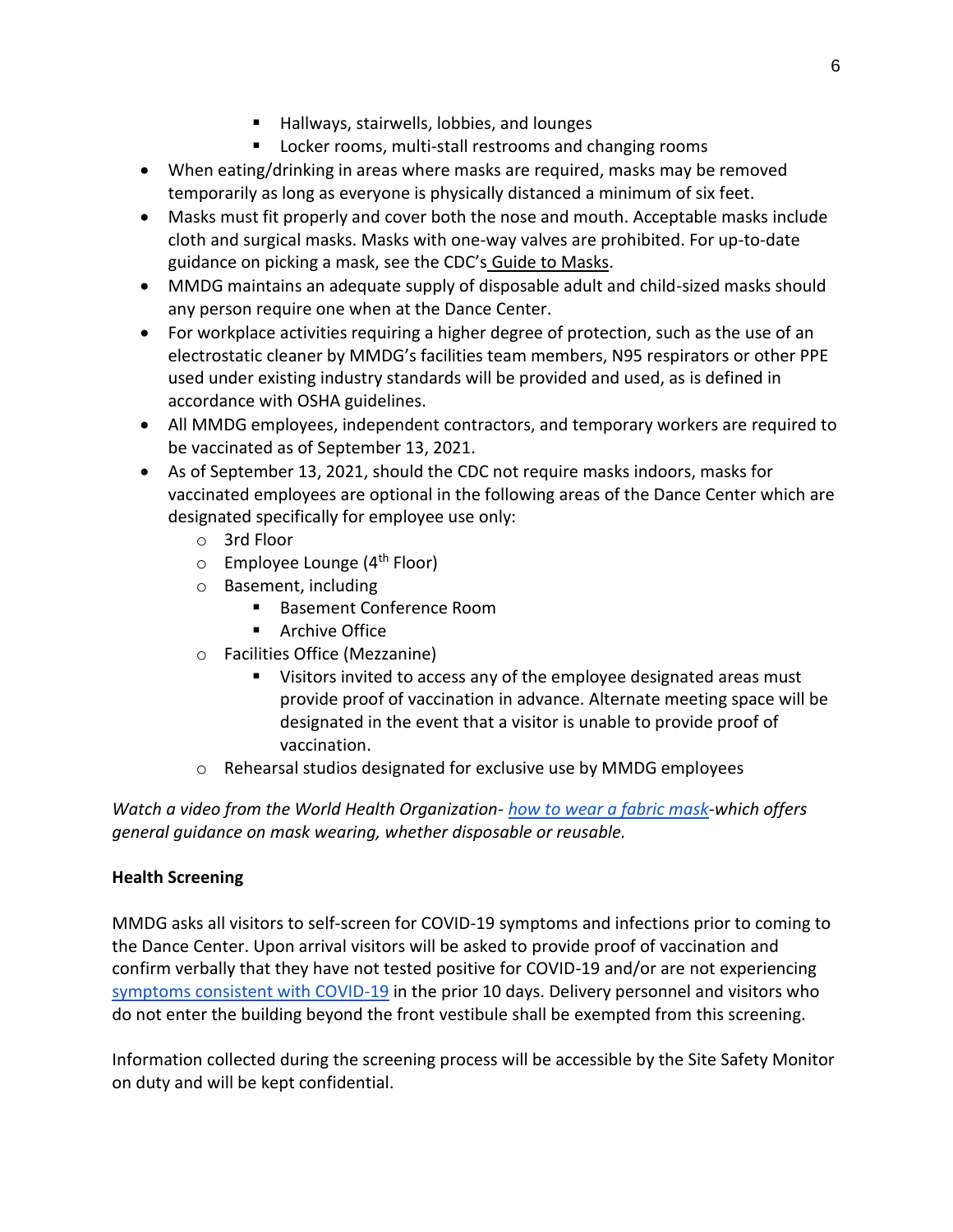#### Self-Monitoring COVID-19 Symptoms

- **Self Check**: use this [Coronavirus Self-Checker](https://www.cdc.gov/coronavirus/2019-ncov/symptoms-testing/coronavirus-self-checker.html) tool on the CDC website.
- **Keep Track of your Symptoms**: Review CDC's recommendations for what to do if you're sick [here.](https://www.cdc.gov/coronavirus/2019-ncov/if-you-are-sick/steps-when-sick.html)
- **Seek Medical Attention** immediately if you exhibit any of these [emergency warning](https://www.cdc.gov/coronavirus/2019-ncov/symptoms-testing/symptoms.html#seek-medical-attention)  [signs.](https://www.cdc.gov/coronavirus/2019-ncov/symptoms-testing/symptoms.html#seek-medical-attention) Consult your doctor if you have any additional concerns.

# **Facility Modifications**

In an effort to minimize interaction between building occupants and to support physical distancing requirements and other protocols, MMDG has:

- Closed or repurposed communal spaces
- Reconfigured workstations to allow for ample distance between employees
- Where possible, converted water fountains to water bottle filling stations
- Created plexiglass partitions between the public and staff at the Front Desk
- Modified HVAC systems

We ask that all occupants:

- Follow traffic patterns Always stay to the right to help encourage safe movement/distancing.
- Do not gather in groups.
- Use the front stairwell for ascending and the rear stairwell for descending.

# **Ventilation & Air Purification**

Optimizing the ventilation of our building is an important strategy to reduce airborne transmission of COVID-19. The concentration of virus in indoor air can be reduced by bringing more fresh, outdoor air into the building and by filtering and sanitizing re-circulated air to remove and kill airborne viral particles.

To optimize the performance of our HVAC system, MMDG has increased fresh-air intake, upgraded to MERV-13 filters, and installed iWave bipolar ionization units as an additional method of disinfection. MMDG's HVAC system automatically maintains a relative humidity between 40% and 60%, which is believed to help reduce the viability and transmission of SARS- $Cov-2$ .

For smaller spaces with less ventilation, MMDG will provide portable air purifiers with HEPA filtration.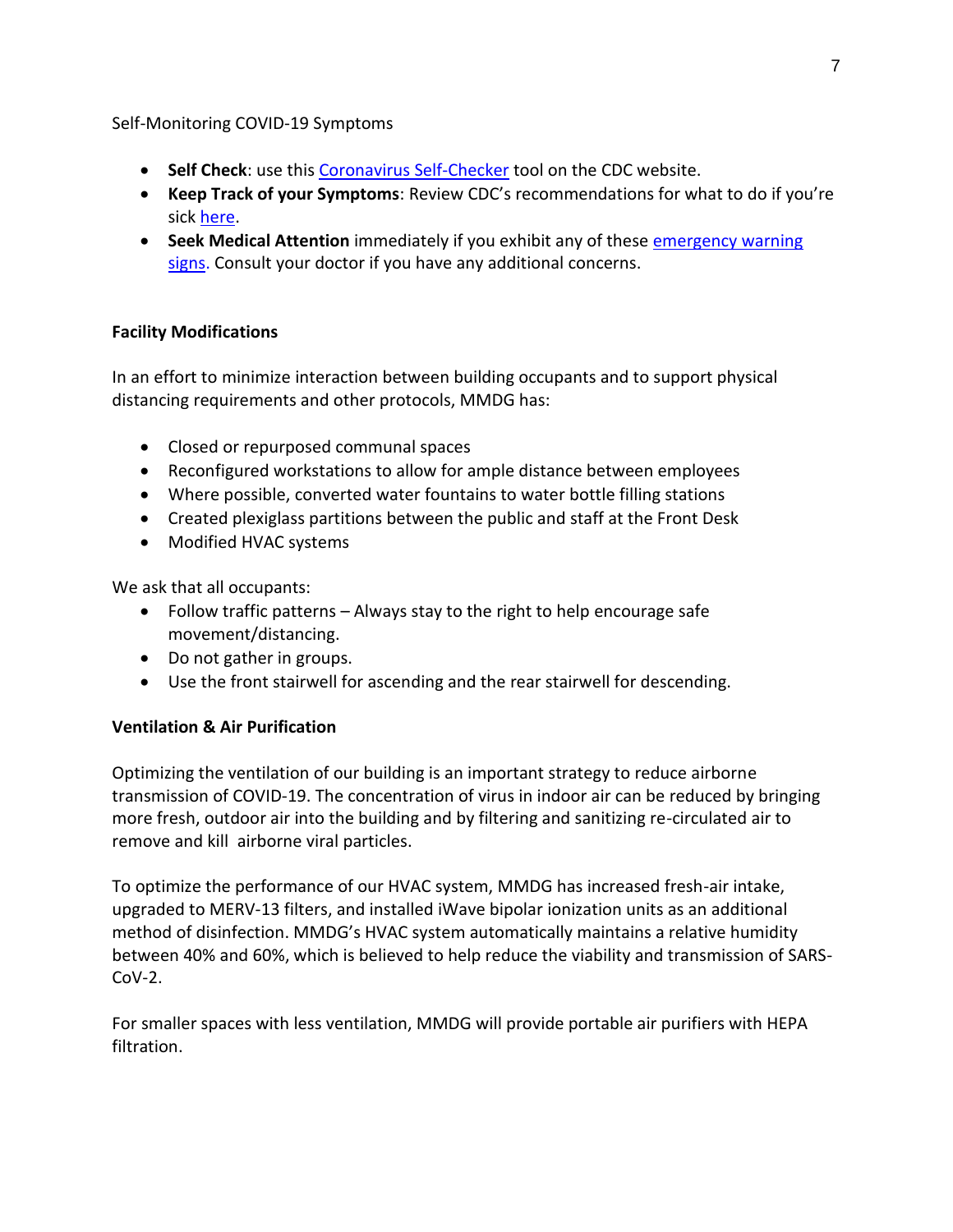MMDG's Safety Plan satisfies the requirements of the New York HERO Act Airborne Prevention Plan.

# **Cleaning and Disinfecting Procedures**

MMDG adheres to hygiene, cleaning, and disinfection requirements from the Centers for Disease Control and Prevention (CDC) and Department of Health (DOH).

The following definitions from the CDC have been listed below to ensure there is a shared understanding of the meaning of these terms.

CLEANING is the removal, usually with detergent and water or enzyme cleaner and water, of adherent visible soil, microorganisms, and other debris from the surfaces, devices, and equipment by a manual or mechanical process that prepares the items for safe handling and/or further decontamination.

SANITIZING requires the use of an agent that reduces the number of bacterial contaminants to safe levels as judged by public health requirements.

MMDG is committed to:

- Blocking out sufficient time to deep clean and sanitize all spaces within the Dance Center
- Sanitizing the Dance Center using electrostatic equipment with CDC approved disinfectants a minimum of once per day
- Mopping floors and sanitizing high touch surfaces throughout the day
- Providing convenient access to disinfecting wipes and hand sanitizer, containing at least 60% alcohol, throughout the Dance Center
- Cleaning and sanitizing bathrooms regularly and more frequently with increased use
- Making available, upon request, details on EPA approved cleaning supplies being used
- Posting and maintaining cleaning logs on-site to document date, time, and scope of all cleaning activity

# **Space Usage**

Building modifications, policies, and systems allowing for physical distancing have been adopted.

3 Lafayette Entrance

- Staggered, timed entry windows are set for each activity.
- Visitors are admitted one at a time.
- Pre-registration is required for all on-site activities.
- Pickups and deliveries are done with as little contact as possible.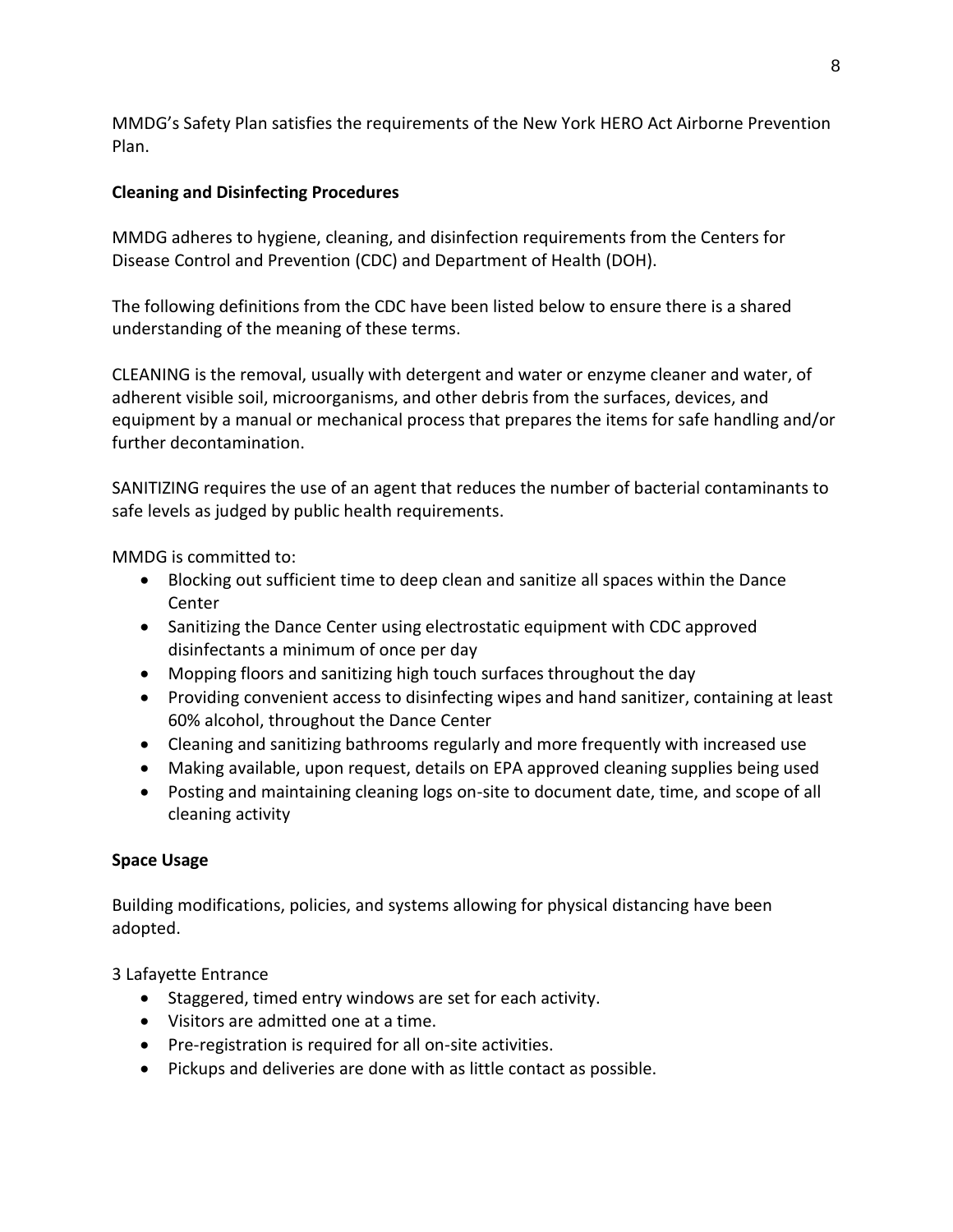Rockwell Place Exits (from 1st floor lobby, rear stairwell and basement)

- 1st Floor occupants exit using the 1st floor lobby exit to Rockwell Place.
- Studio F (basement level studio) occupants use the 1st floor lobby exit.
- 2nd Floor/Mezzanine-5th Floor occupants exit using the rear stairwell exit to Rockwell Place.
- Basement office occupants use the basement exit to Rockwell Place.

## Wellness Center

• A limited number of practitioners and their clients have permission to access this space.

## **Offices**

- MMDG has taken measures to limit on-site interactions and congregation by reducing in-office workforce and avoiding multiple people working in one area.
- Workstations have been modified or reconfigured to restrict the number of workstations, employee seating areas, and desks, so that employees are at least six feet apart in all directions.
- Shared workstations are limited. In the instance that a workstation must be shared, it will be cleaned and disinfected between use.
- In-person meetings are held in a well ventilated area where proper physical distancing can be achieved by all parties. Hybrid meetings are conducted using video conferencing software.

# Studios

- Studio capacities, set in accordance with current New York State Department of Health interim guidance, vary by activity and vaccination status of the group.
- Video filming and streaming equipment has been installed in six of the Dance Center's nine studios to support live online instruction.

# **Employee Training**

MMDG has developed a training program for employees (administrative staff, faculty, dancers) to establish a baseline understanding of public health and infectious disease transmission and to educate them on practices and policies intended to minimize risks associated with COVID-19.

We expect that this shared knowledge will result in a higher level of compliance with new procedures and policies, comfort with the steps MMDG takes as it moves forward, and a higher level of confidence in explaining new procedures and policies when interacting with the public.

Updated guidance and recommendations based on new data around disease transmission and risk-reduction as it pertains to MMDG operations will be communicated to all. Departmentspecific questions and concerns will be addressed as needed. Prior to moving to any increased level of activity, we will reevaluate all protocols and policies and determine if modifications are necessary.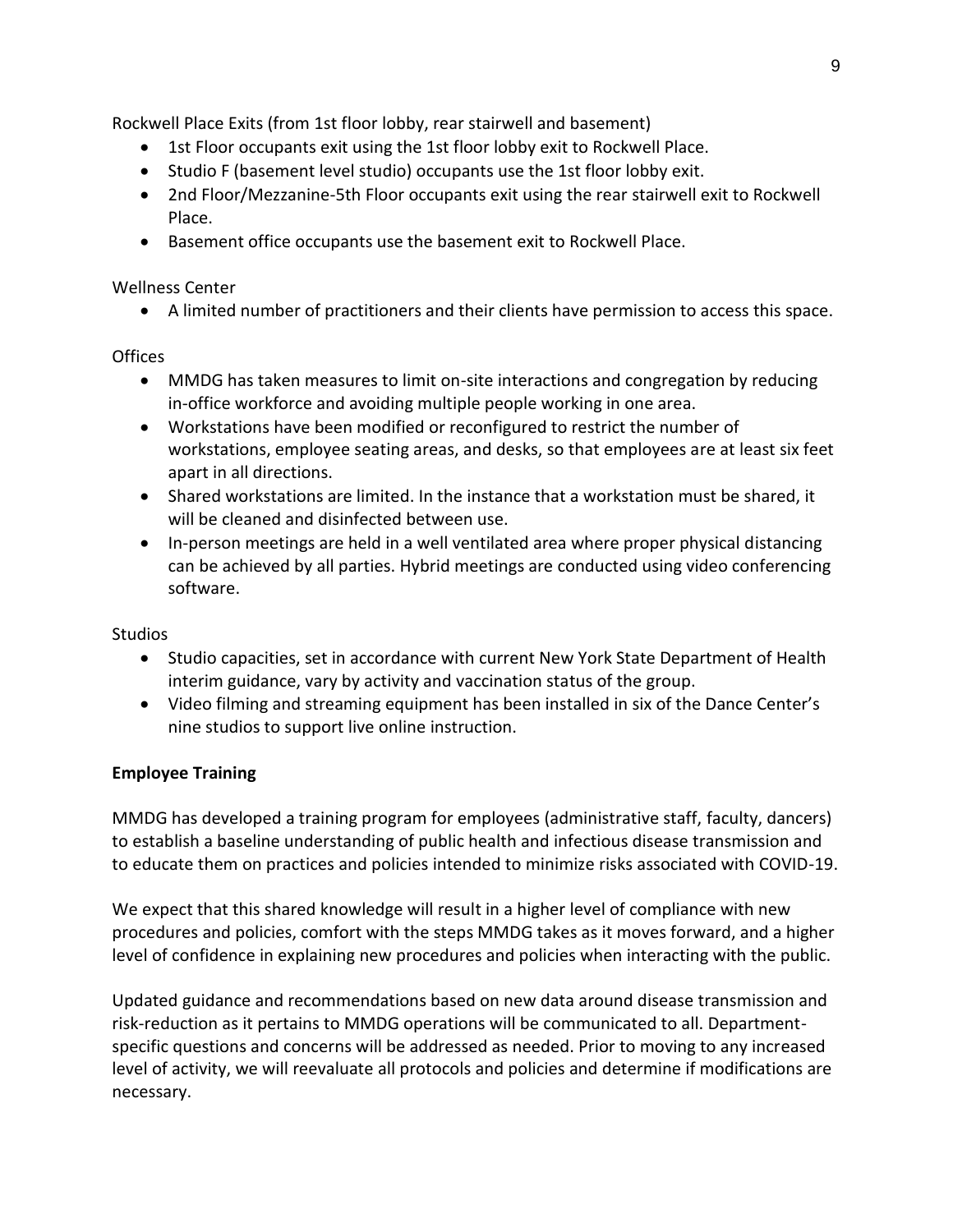## **RESPONDING TO A SUSPECTED OR CONFIRMED COVID-19 CASE**

**If a person becomes symptomatic while in the Dance Center**:

- They will be isolated and then sent home immediately.
- They will be advised to seek medical care if symptoms are severe.
- The Site Safety Monitor should be informed.
- MMDG will disinfect any areas and common surfaces they may have touched.

**If within 10 days of being at the Dance Center,** a person who experiences COVID-19 symptoms, tests positive for COVID-19 or has been in significant close contact with someone who has tested positive for COVID-19, they must immediately notify Mark Morris Dance Group by emailing [trackandtrace@mmdg.org.](mailto:trackandtrace@mmdg.org)

[Per the CDC,](https://www.cdc.gov/coronavirus/2019-ncov/vaccines/fully-vaccinated.html) **if you are fully vaccinated and have been around someone who tested positive for COVID-19**, you should get tested 3-5 days after your exposure, even if you don't have symptoms. You should also wear a mask indoors in public for 14 days following exposure or until your test result is negative. You should isolate yourself for 10 days if your test result is positive.

#### **Contact Tracing**

MMDG will ask anyone who reports a suspected or confirmed case to complete a digital form to relay details required for MMDG and NYC DOH contact tracing. MMDG will do preliminary contact tracing so we may inform close contacts that they may have been exposed and determine whether there is reasonable evidence that the disease was contracted at the Dance Center. MMDG will follow OSHA reporting standards if a connection is suspected or confirmed.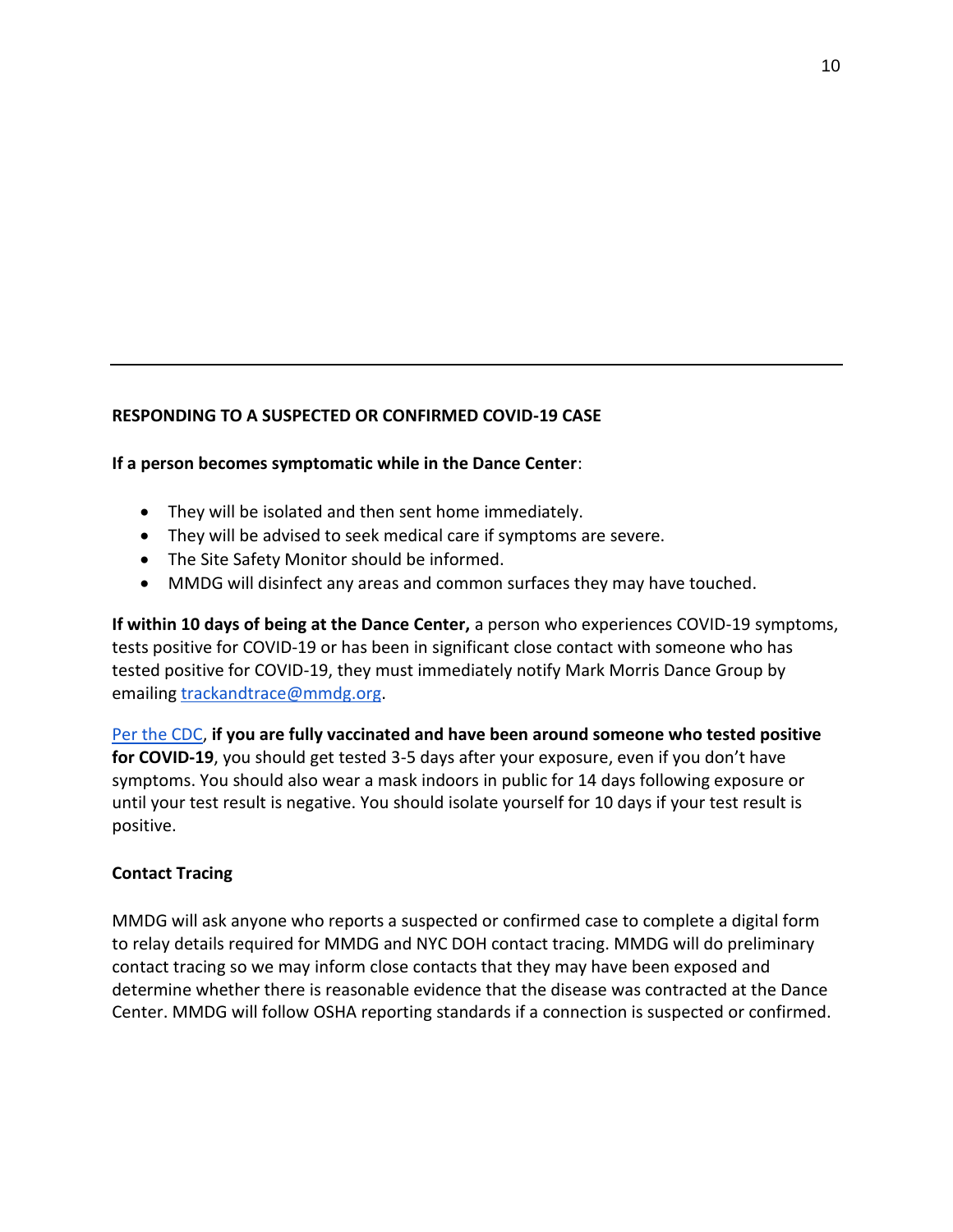Individuals who are alerted that they have come into close contact with a person with COVID-19, and have been alerted via tracing, tracking, or other mechanism, are required to self report to their employer at the time of alert and shall follow the protocol described and referenced above.

To better understand our response process, review our [decision tree.](https://markmorrisdancegroup.org/covid-19-decision-tree/)

MMDG will notify the New York City Department of Health immediately upon being informed of any positive COVID-19 test result by someone who occupied the Dance Center within the previous 10 days and will cooperate with them to trace all contacts in the workplace. Using the visitor log, MMDG will provide the names of all visitors who entered the location during this time. MMDG will maintain confidentiality to the extent possible consistent with employee safety and as consistent with the Americans with Disabilities Act (ADA). Individuals should review CDC [Public Health Recommendations for Community-Related Exposure.](https://www.cdc.gov/coronavirus/2019-ncov/php/public-health-recommendations.html)

Upon notification, all areas that the individual who tested positive entered and touched, including all work areas and equipment they may have interacted with, will immediately be cleaned using disinfecting products that are effective against COVID-19, per the CDC guidance on [cleaning and disinfecting your building or facility if someone is sick.](https://www.cdc.gov/coronavirus/2019-ncov/community/disinfecting-building-facility.html)

- All common areas in the building where the individual may have spent time or common items the employee may have touched will be disinfected as well (bathrooms, doorknobs, etc.).
- Whenever possible, after a COVID-19 case has been reported in an area, MMDG will wait 24 hours before cleaning and disinfecting that area to ensure the safety of the cleaning staff.
- If more than seven days have passed since the person who is suspected or confirmed to have COVID-19 visited or used the facility, additional cleaning and disinfection will not be necessary, but routine cleaning and disinfection will continue.

# **Returning to the Dance Center**

Consistent with WHO/CDC Guidelines, persons with COVID-19 who have symptoms and were directed to care for themselves at home may discontinue isolation and once again participate in activities at the Dance Center under the following conditions:

- At least 10 days have passed since symptom onset AND
- At least 24 hours have passed since resolution of fever without the use of fever-reducing medications AND
- Other symptoms have improved.

Persons infected with SARS-CoV-2 who never develop COVID-19 symptoms may discontinue isolation and other precautions 10 days after the date of their first positive RT-PCR test.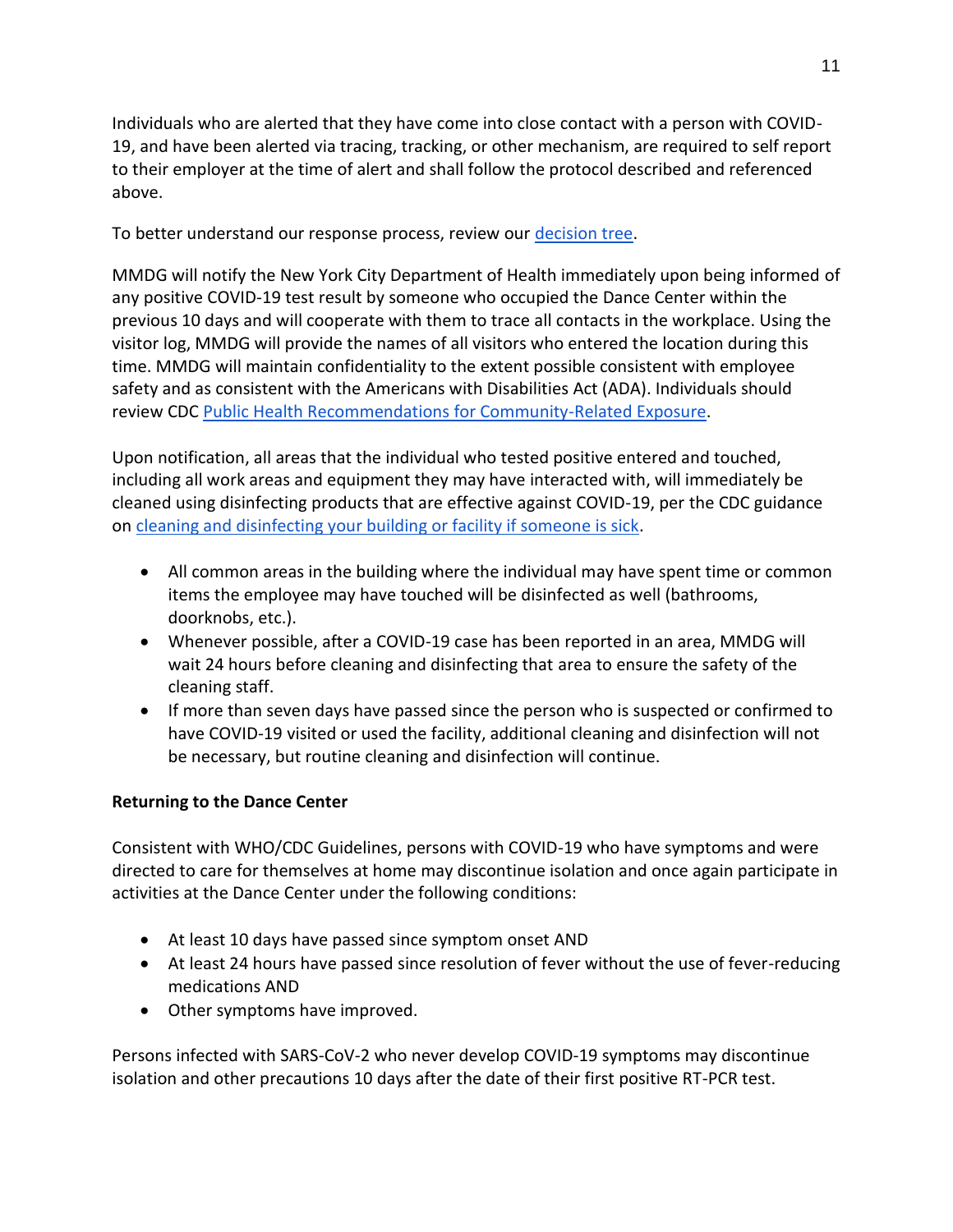## **If The Dance Center Is Required to Shut Down Temporarily**

- MMDG will promptly execute any one or all of the following actions:
- Transition to a fully online live program for the School and Adult programs
- Suspend non-essential operations of the Dance Center

## **Communications Plan**

Up to date health and safety information will be accessible on [MMDG's website](https://markmorrisdancegroup.org/dance-center/visiting-the-dance-center/).

Opportunities to review the Safety Plan and discuss the health and safety measures that MMDG has implemented have been provided through Town Hall meetings with students and parents in the School and staff meetings for MMDG employees.

All anticipated visitors will be sent a pre-visit email notifying them of what to expect when they enter the building. Unanticipated visitors, when allowed, will be informed of our safety requirements before they are admitted.

Timely correspondence will be sent to the MMDG's Dance Center community and staff regarding any positive COVID-19 cases connected with activity at the Dance Center.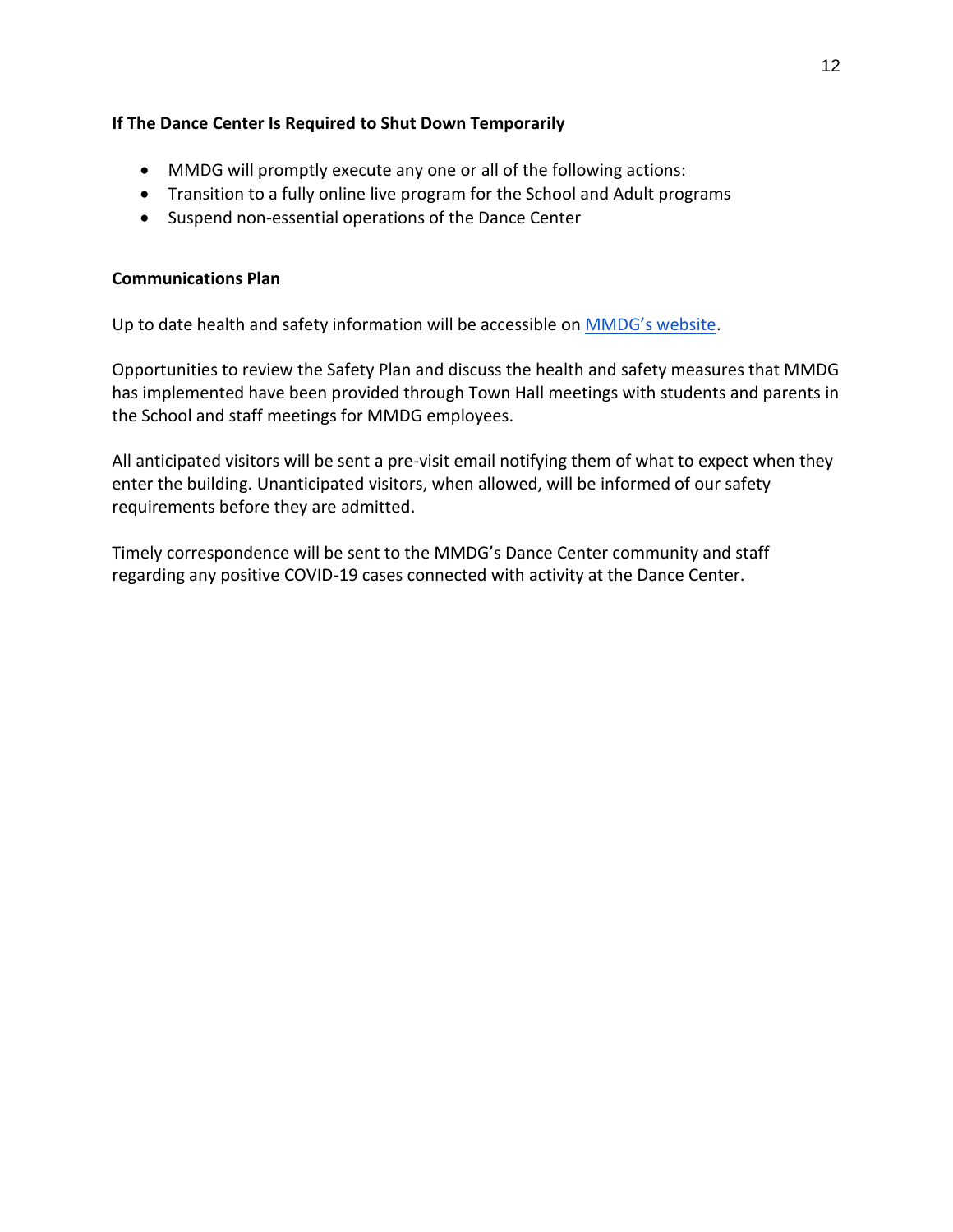#### **PATH TO REOPENING**

## **Alignment with Federal and State Reopening Requirements**

On **March 16, 2020**, MMDG established a Business Continuity of Operations Task Force in response to the rapid spread of COVID-19 in New York City and elected to suspend all on-site inperson activities at the Mark Morris Dance Center and pivoted to a fully online schedule of programming. All MMDG staff moved to off-site work.

On **March 20, 2020**, Governor Cuomo issued Executive Order 202.6, directing all non-essential businesses to close.

On **April 26, 2020**, Governor Cuomo announced a phased approach to reopen businesses in New York based upon a data-driven, regional analysis. In response, MMDG established a Reopening Task Force with representation across the organization to develop a reopening plan.

Effective **August 24, 2020**, "museums and other cultural institutions will be allowed to open in New York City" [Gov. Andrew M. Cuomo said on Friday,](https://www.nytimes.com/2020/08/14/arts/design/nyc-museums-reopening-virus.html) following five months of a pandemic shutdown that has resulted in substantial layoffs and financial crises for many of these organizations. " "The directive does not allow theaters and other performing arts venues to open." The Dance Center remained closed as a result.

As a result of conversations with the Governor's office, there was agreement in **late August**, proven out by the FAQs on the NYForward website, that performing arts organizations could reopen for specific allowable activities, such as Media & Production, Office Work, and Rentals. Each activity would need to be certified using the Business Affirmation form for that activity, rather than certifying the entire organization. Theaters were/are still not permitted to operate. MMDG certified for Media & Production, Office-based work, and Venue rentals and facility maintenance. All activities were subject to reduced capacities and compliance with New York Forward interim guidance.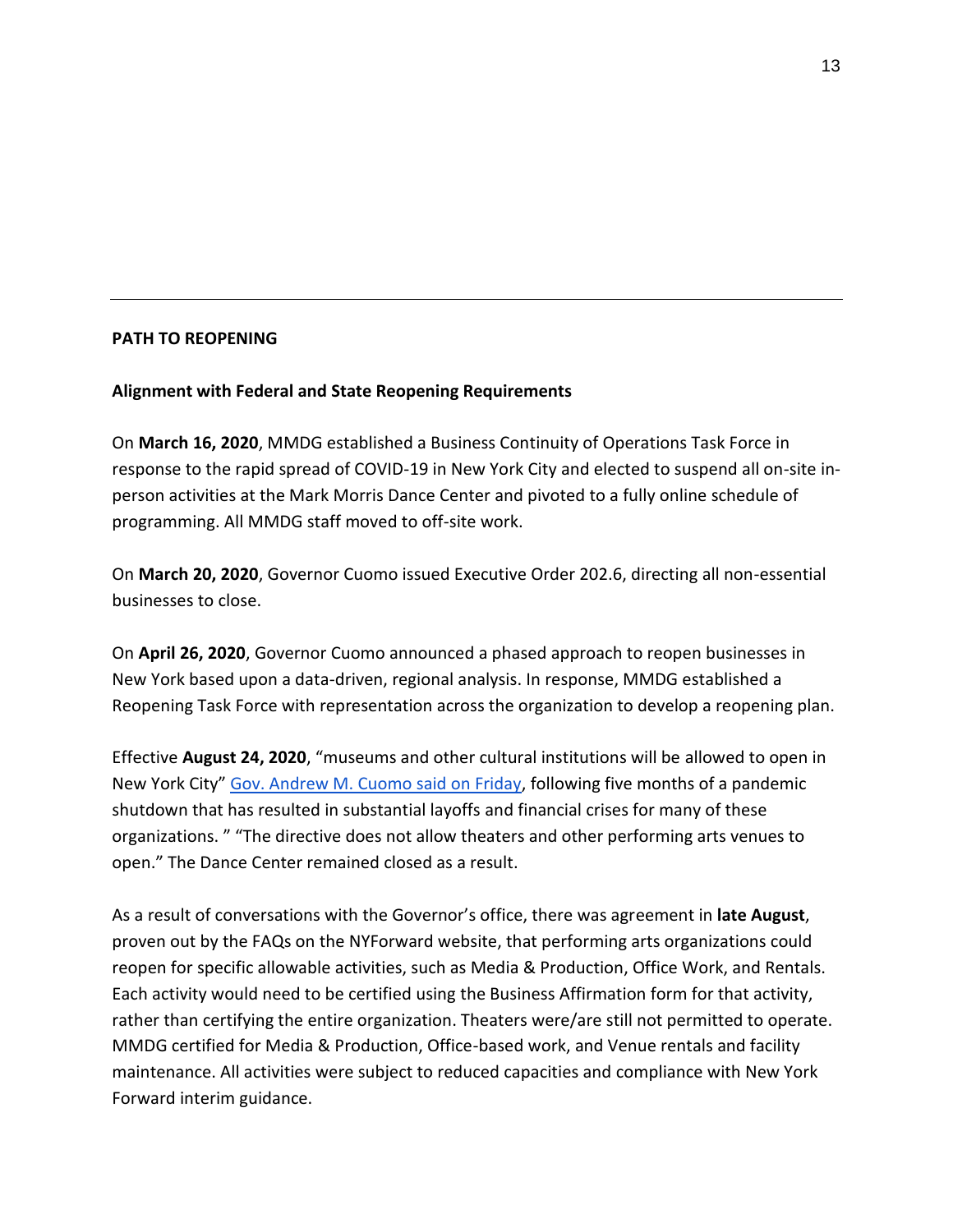On **April 2, 2021**, Governor Andrew M. Cuomo announced that performing arts and entertainment venues could reopen at 33 percent capacity, allowing MMDG to increase capacities for all activities.

Effective **May 19, 2021**, [New York Adopts CDC's Interim Public Health Recommendations for](https://www.governor.ny.gov/news/governor-cuomo-announces-new-york-state-adopt-new-cdc-guidance-mask-use-and-social-distancing)  [Fully Vaccinated People](https://www.governor.ny.gov/news/governor-cuomo-announces-new-york-state-adopt-new-cdc-guidance-mask-use-and-social-distancing) for Most Businesses and Public Settings.

"Given that the CDC has advised that fully vaccinated individuals do not need to wear masks and over 52 percent of New Yorkers over the age of 18 are fully vaccinated, the State will authorize businesses to continue to require masks for all in their establishments, consistent with the CDC guidance. In most settings, vaccinated individuals will not be required to wear a mask. Unvaccinated individuals, under both CDC and state guidance must wear masks in all public settings.

As previously [announced,](https://www.governor.ny.gov/news/governor-cuomo-governor-murphy-and-governor-lamont-announce-significant-easing-covid-19) most business capacities — which are currently based upon percentage of maximum occupancy — will be removed on May 19. Businesses will only be limited by the space available for patrons or parties of patrons to maintain the required social distance of 6 feet.

However, given that the CDC has advised that fully vaccinated individuals do not need to maintain social distance, businesses may eliminate the 6 feet of required social distancing, and therefore increase capacity, only if all patrons within the establishment - - or a separate designated part of the establishment -- present proof of full vaccination status. Proof of full vaccination status can be provided by patrons through paper form, digital application, or the State's [Excelsior Pass](https://covid19vaccine.health.ny.gov/excelsior-pass)."

In response, MMDG allowed renters to use a private space without masks and distancing upon request if proof of vaccination was provided. Additionally, the Mark Morris Dance Group company members met the criteria to rehearse unmasked without distancing in a private studio. Children/Teen and Adult class capacities increased in July, with the start of summer programming.

As of **June 25, 2021**, the New York State Travel Advisory is no longer in effect. As such, travelers arriving in New York are no longer required to submit traveler health forms. All travelers, [domestic](https://www.cdc.gov/coronavirus/2019-ncov/travelers/travel-during-covid19.html) and [international,](https://www.cdc.gov/coronavirus/2019-ncov/travelers/international-travel-during-covid19.html) are asked to continue to follow all CDC travel requirements.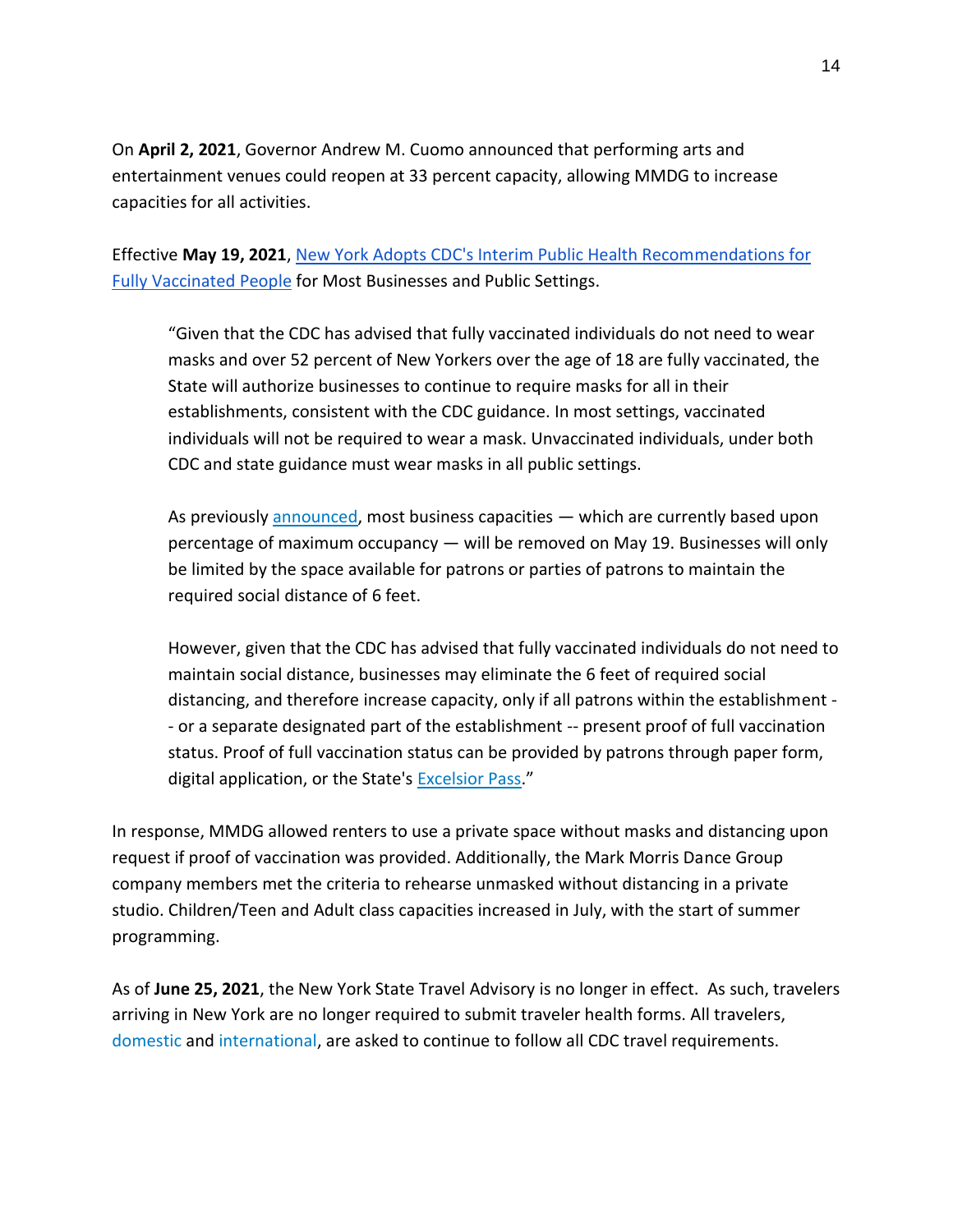As of **July 27, 2021**, given new evidence on the B.1.617.2 (Delta) variant currently circulating in the United States, the CDC updated their recommendations for fully vaccinated people, encouraging them to wear a mask in public indoor settings in areas of substantial or high transmission. Kings County, location of the Mark Morris Dance Center, qualified as an area of high transmission at the time of the announcement. Masks remain required in most situations within the Dance Center.

#### **Staged Reopening Plan**

STAGE 1 (September 2020 through January 2021): The Dance Center remained closed to the public and all programs were delivered 100% online, through live and on-demand video platforms. The Dance Center was accessible for limited hours to teaching artists who livestreamed interactive classes and filmed on-demand classes from studios. Limited staff worked on-site. Visitors were not permitted. Individual MMDG dancers (or those cohabitating) were allowed limited access to a studio.

STAGE 2: Starting February 2021, a limited number of education programs were delivered in a hybrid format blending in-person and online participation. MMDG remained prepared to pivot from partially to fully online learning. Visitors and guardians were not permitted. The Wellness Center reopened and other Dance Center programming, including MMDG's Subsidized Rehearsal Space Program, began to phase back in. On-site classes in pod configurations (with a rotating schedule and/or streaming from different studios) and solo rehearsals resumed for the company.

STAGE 3: Starting May 19, 2021, with the change in mask and distancing guidelines from the CDC and NYS, the Dance Center moved into Stage 3. We continued to offer online instruction while increasing the capacity of our hybrid programming, making it possible for more students to take classes in person at the Dance Center. Additional staff returned to work on-site. Preregistration was still required for all activities. A limited number of visitors and guardians were permitted. Full company class and group rehearsals resumed.

STAGE 4: Planned for September 2021, the Mark Morris Dance Center will see an expansion in programming. MMDG's vaccination policy will go into effect.

MMDG remains prepared to pause, shut down, or revert to a previous stage in response to a decline in the health metrics, suggesting that New York City's COVID-19 caseload has increased.

#### **Development and Execution Reopening Plan**